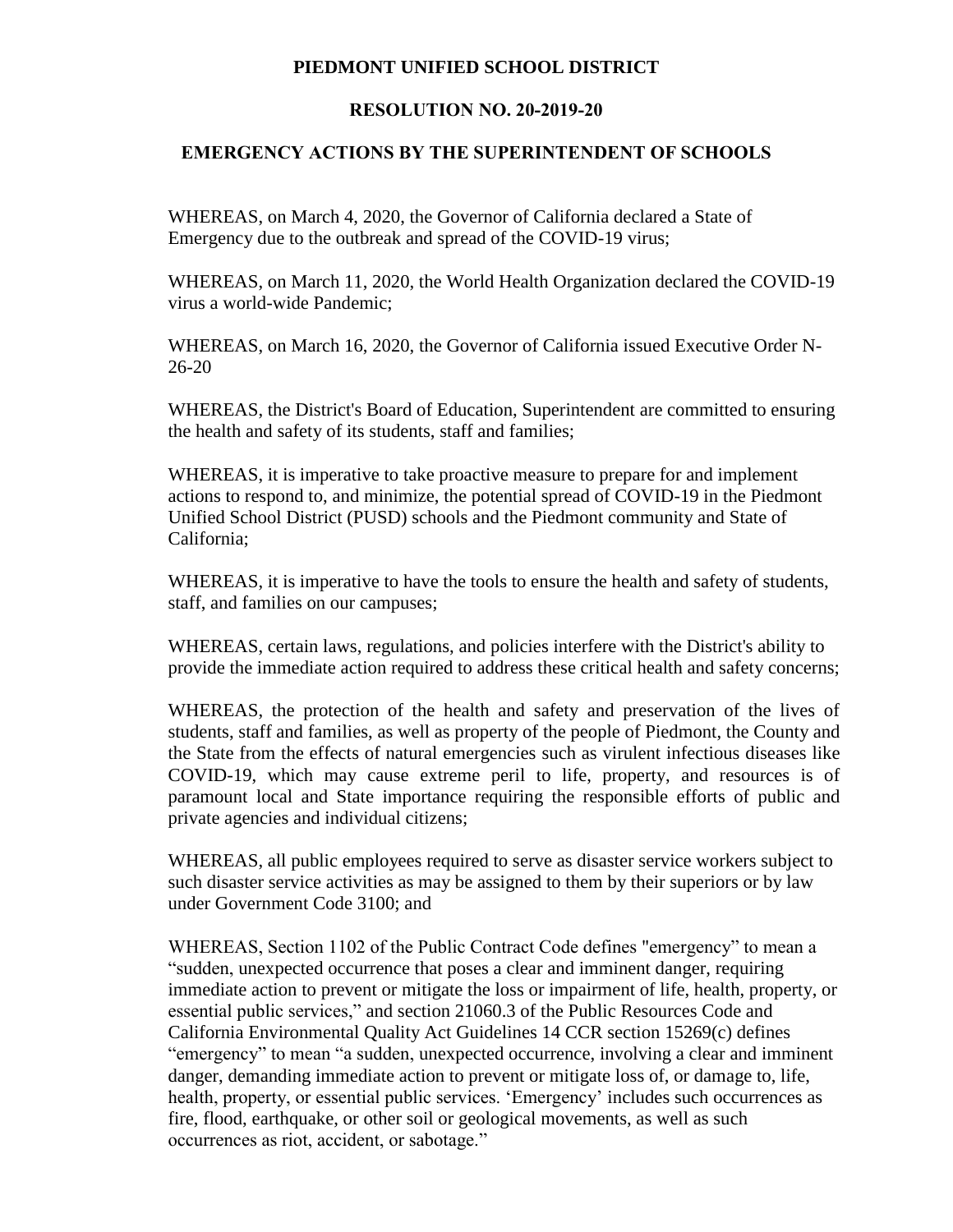WHEREAS, under California Public Contract Code Section 20113, in an emergency when any repairs, alterations, work, or improvement is necessary to any facility of public schools to permit the continuance of existing school classes, or to avoid danger to life or property, the board may, by unanimous vote, with the approval of the county superintendent of schools, do the following: make a contract in writing or otherwise on behalf the district for the performance of labor and furnishing of materials or supplies for the purpose without advertising for or inviting bid, notwithstanding section 20114;

WHEREAS, facts exit and are rapidly emerging that are preventing the District from maintaining its schools for at least 175 days in the year as required by law because of the COVID-19 epidemic, and because of the other extraordinary conditions associated with the spread and risk of COVID-19 in our community and State, including but not limited to the increasing inability to secure teachers to cover classes because more teachers and staff are taking preventative measures to stay home when exhibiting some symptoms associated with COVID-19 and the critical shortage of substitutes or other credentialed staff to cover classrooms, and the rapidly increasing number of teacher and staff illnesses; and

WHEREAS, these rapidly developing facts made the closure of District schools imminent and may require an extension of such school closures, or closure of all schools in the Piedmont Unified School District, necessary upon very limited notice in order to protect students and other staff, and

NOW, THEREFORE, BE IT THEREFORE RESOLVED that the Board of Education of the Piedmont Unified School District:

- (1) Determines that the circumstances described in the Resolution herein that constitute an emergency condition;
- (2) By unanimous vote pursuant to section 20113 of the Public Contract Code and subject to approval by the Alameda County Superintendent of Schools, authorizes the execution of contracts without advertising or inviting bids; and, notwithstanding section 20114, authorizes the flexibility of M & O, notwithstanding section 20114, to respond to the emergency conditions at District Sites; and
- (3) Delegates to the PUSD Superintendent or his designee, pursuant to Board Policy 2210 and further to its broad authority under Education Code section 35160, the authority to act on behalf of the Board of Education and the District in manners that are consistent with law and Board policies;
- (4) Authorizes the Superintendent and/or his designee to take any and all actions necessary to ensure the continuation of public education, and the health and safety of the students and staff at the District Sites, including, but not limited to: the relocation of students and staff, provision of alternative educational program options, provision of leave of absence to employees with pay due to quarantine or recently returning from level 3 countries or sick from COVID-19 or illnesses with similar symptoms (cough, fever, shortness of breath) or cohabitants of any individuals without any impact to their benefit time pursuant to Education Code sections 44964 and 45199,